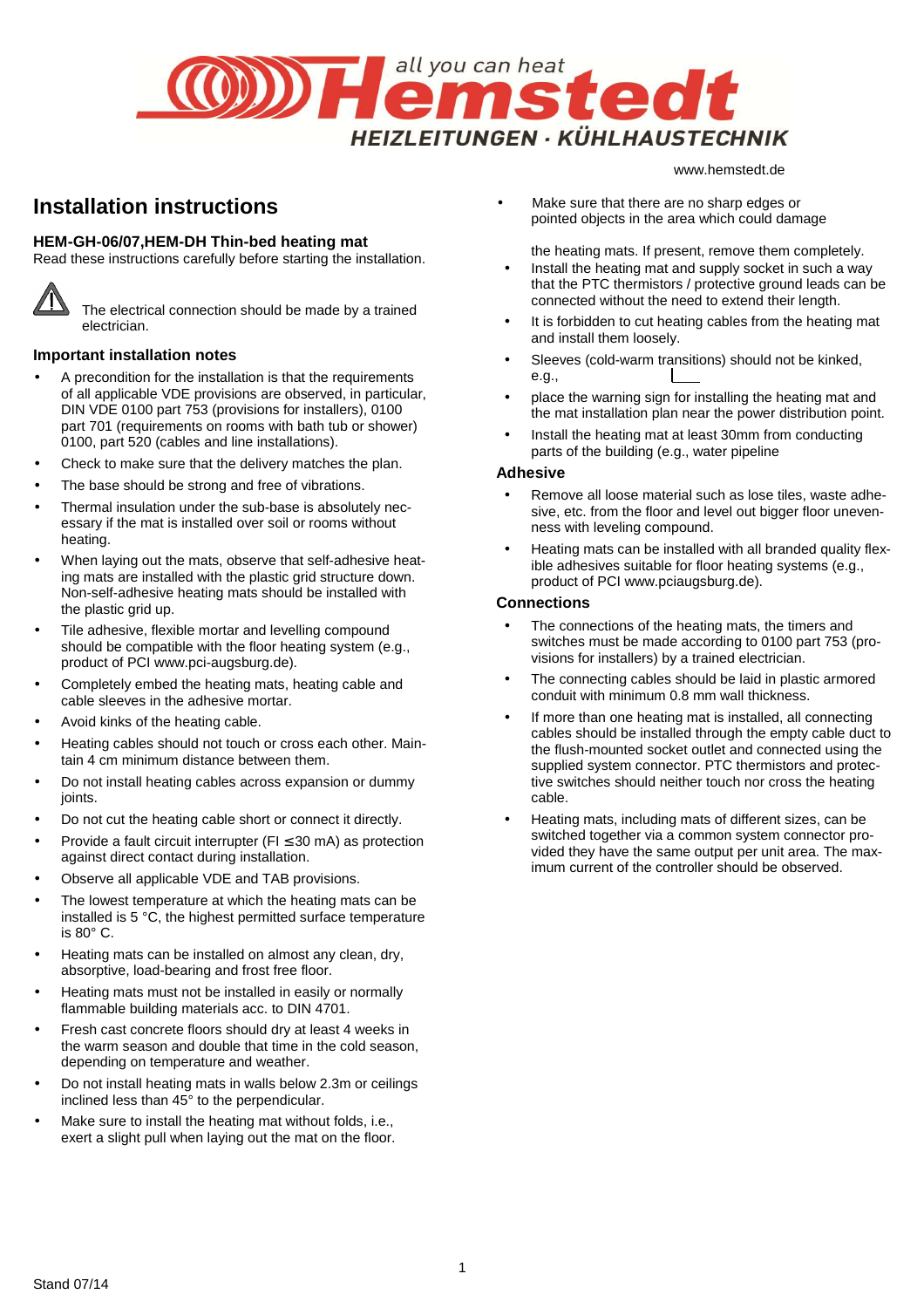

# **Other points**

- When installing the heating mats in bathrooms and showers, do not install them at places where sanitary facilities, e.g., bathtubs, shower trays, free-standing flush WC or bidet and fitted furniture will be put (observe VDE 100, part 701).
- The heating mat or controller are not made to be handled by persons (including) children with restricted mental, physical or sensorial capabilities or who do not have the necessary experience or knowledge unless under the supervision of a person responsible for safety or unless they were instructed in the use of these items.

Children should be supervised to make sure that they do not play with the products.

- Install the heating mats so they do not overlap (when installed in the adhesive bed).
- The only permitted way of installation of the heating mat is permanent fixing to the floor.
- Make sure that the heating mat is separate from other sources of heat such as lamps or chimneys/fireplace.
- The smallest permitted bending radius is 5 times the outer diameter of the heating cable.
- Do not step on the heating mat except you cannot avoid this during installation. Wear suitable boots with rubber soles. Put down or move tools for installing the cover material on a suitable support.
- Cabinets whose full bottom rests on the floor should only be placed on unheated floor area.
- As a rule, maintain 60 cm of non-heated edge around movable walls.
- Do not install penetrating objects (doweled screws for door stops) in areas with heating mats.
- Heating mats should not cross available or planned expansion joints.
- Additional floor covers, e.g., carpets or rugs, ticker than 10 mm are not permitted because they can cause heat buildup and damage the heating mat.

#### **How to avoid air gaps between heating mats and screed:**

- Install the heating mat only after all unevenness has been leveled.
- The base on which the heating mat is installed should be aligned in vertical and horizontal direction according to DIN 18202.
- Substrate, heating cable and sleeve should completely be enclosed in the cover material.



Figure: Areas without heating mat around bath tubs and shower trays

#### **Adhesive residue**

Firm residue can remain on the floor,

 loose residue should be removed. Depending on the flexible adhesive you use, prime the floor as in structed by the supplier and let it dry. If marble or granite tiles are laid, remove all glue residue completely.

# **Old tile or natural stone floor covers**

 Inspect the floor to detect loose or hollow tiles and remove these completely.

Also remove any

grease or dirt layers. Depending on

 the type of flexible glue you are using and the supplier's instruction, apply an undercoat.

#### **Functional range**

The super-flat heating mat provides a thermal environment and is installed directly below the floor covering. It can be used as additional or as only heating (note the heat output!). Due to its low height of only 3-4 mm, this heating mat is preferred for service fitting in bathrooms, showers, kitchens, etc.

#### **Maximum thickness of flooring**

| Tiles               | 30 mm $\lambda$ = 1.00 W/mK |
|---------------------|-----------------------------|
| Parquet             | 16 mm $\lambda = 0.14$ W/mK |
| Wall-to-wall carpet | 10 mm $\lambda = 0.09$ W/mK |
| Laminate flooring   | 8 mm $\lambda$ = 0.08 W/mK  |
| <b>PVC</b>          | 10 mm $\lambda = 0.23$ W/mK |

**Consult the supplier for other floor materials.**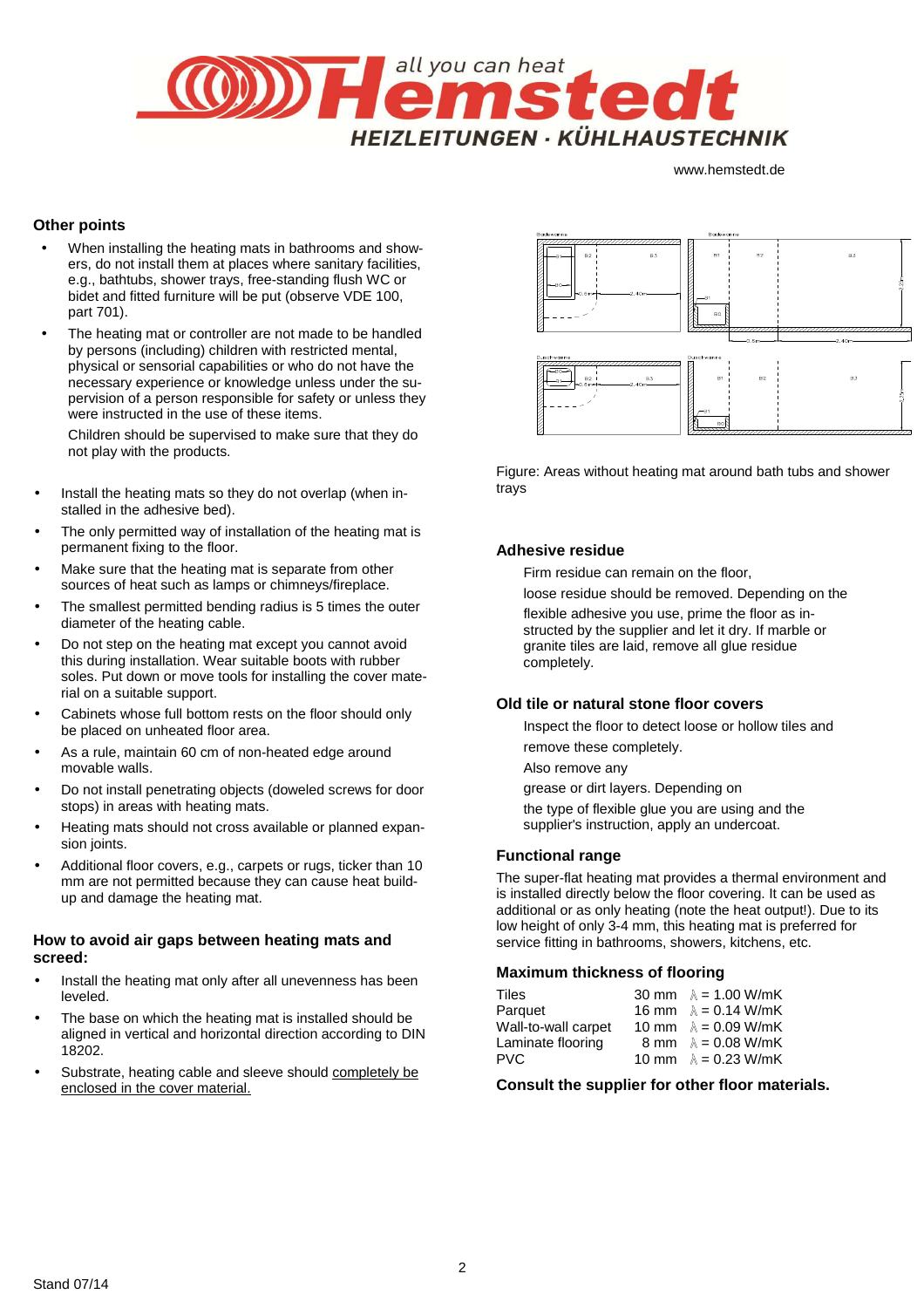

#### **Other points**

Electrical floor heating system under the shower without a tub DIN VDE 0100-701 (VDE0100 Part 701) and draft DIN VDE 0100-753 (VDE 0100 Part 753) It has been stipulated in section 701.753 in this respect that radiant panel heating can be laid in the floor below the floor screed/in the floor screed irrespective of the areas. it is allowed to lay this radiant panel heating system in the floor beneath area 1 for showers without tubs.

The prerequisite in this respect is that:

- · Insulated heating lines in accordance with DIN VDE 0253 (VDE0253) or panel heating elements in accordance with the applicable standards for operating materials, are used
- · The heating elements shall be fitted with a metal coating or a metal casing. They shall be connected with the protective earth conductor of the supplying circuit through protective earth conductors or equipotential bounding conductors.
- The circuit to be supplied shall be secured with an additional protective system through residual current protection devices (RCDs) with a rated differential current I∆N≤30mA
- The panel heating shall have a minimum protection class of IPX7.
- · Moreover, the installation technician shall be expected to prepare the respective installation plans and attach warning information to the distribution board.

#### **Sensor tupe – Alu end seal senso**

To prevent flex-mortar from entering the sensor protection conduit while laying it, a sensor sheath (Art. No.20079) will be fixed with an insulating tape at the end of the protective conduit. This will facilitate the replacement of the sensor (see image) whenever necessary. The sensor conduit shall be laid in such a way that the subsequent dismantling and installation of the temperature sensor is guaranteed.

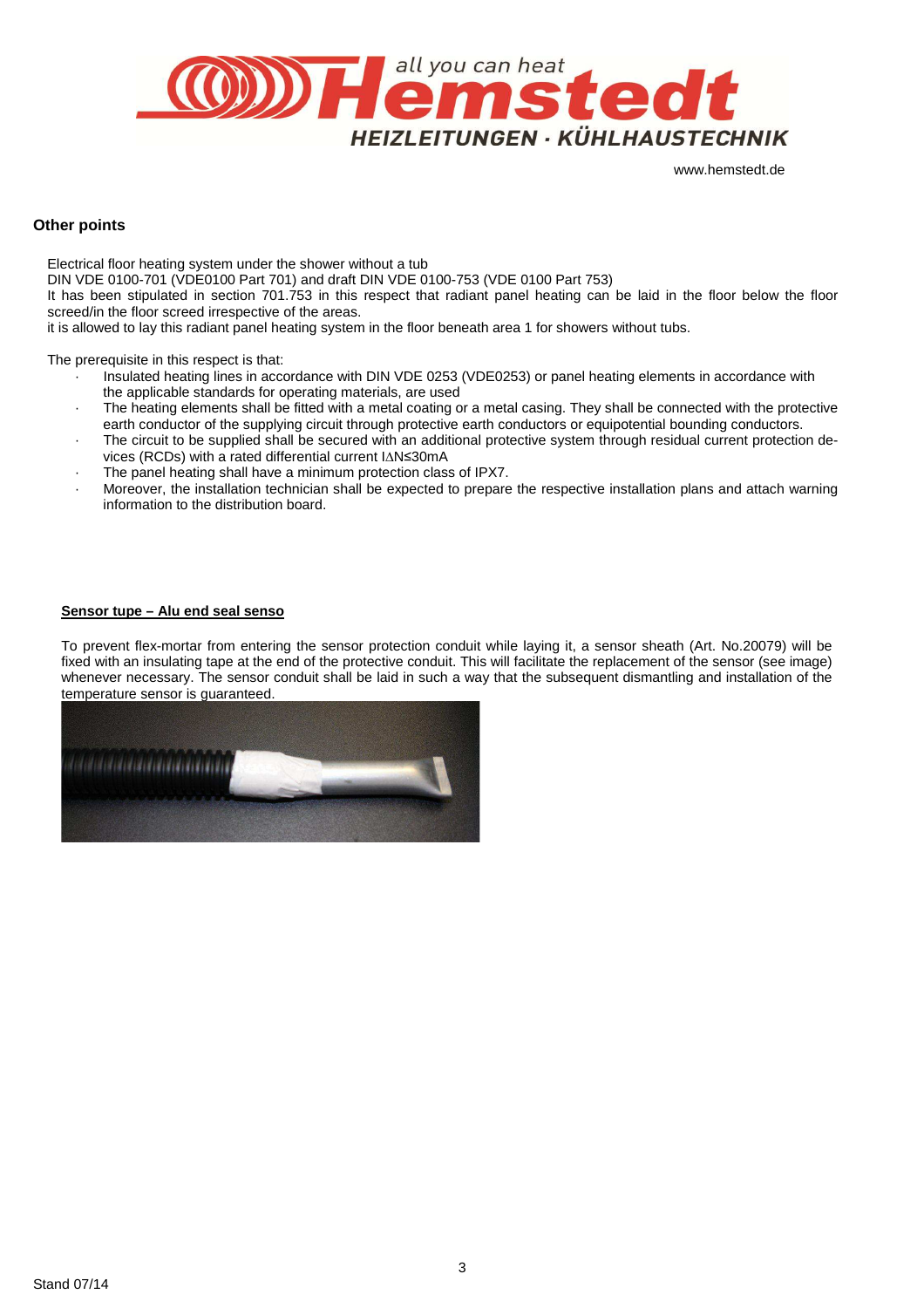

# **Heating mat design HEM-GH GH 06/07**

#### **The following data refers only to**

#### **article No.: 30751-…**

HEM heating mat with one-side connection for installation in tile adhesive or leveling compound. Best for refurbishments of old buildings, bathrooms, showers, etc.



**self-adhesive, 100% watertight** 

**Insulating cover fully resistant to chemicals and temperature** 

#### **Preparing the installation area**

Inspect the area before you start installation work. Close cracks with epoxy resin. Make sure that the area is free from sharp, pointed objects which can damage the heating mat. Attach boundary insulation strip (foam strip abt. 8 mm) around all walls, columns, etc.

#### **Installation method**

Put self-adhesive heating mats with the plastic grid down and non-self-adhesive heating mats with the plastic grid up on the floor according to the installation plan. The shape indicated in the plan is obtained by cutting the plastic grid at the intended turn point.



Important! Do not damage the heating cable. Bend the heating map where you cut it and install it in parallel with the first web.

When installing HEM heating mats in showers or bathrooms, do not install them at places where sanitary facilities, e.g., bathtubs, shower trays, free-standing flush WC or bidet and fitted furniture will be put (VDE 0100).

#### Drawing for **area 0, area 1 and area 2 according to VDE 0100-701. Maintain a minimum distance of 4 cm between heating cables.**



Do not lay heating mats so that they cross each other. Wherever possible, avoid stepping on the heating mats during installation.

The connection ends (PTC thermistors) are installed to the socket outlet from the side of the heating mats.

Make an insulation check before embedding the heating mat, measure the resistance of the heating mat and enter the value in the test report.

The products needed for instaling the heating mats are available from several suppliers. Please observe the handling instructions of the respective supplier (e.g., pro-duct of PCI www.pci-augsburg.de).

#### **Installation on cement screed**

- 1. Apply an undercoat to the base and let it dry.
- 2. Fix self-adhesive heating mat to the base and cover it with flexible mortar or leveling compound completely.

● If you use non-self-adhesive heating mats, apply flexible mortar and press the heating mat in the mortar bed with plastic grid up.

At the end of this step, the heating mat with the sleeve should be fully enclosed by the flexible mortar or leveling compound.

• The base should be firm, clean and sufficiently load-bearing. Carefully remove all oil stains and other impurities which reduce adhesion. This applies to all kinds of base in general.

3. Allow the mortar bed and leveling compound to dry.

4. Remove any unevenness by applying leveling compound and

let it dry.

5. If you want, request the CD / DVD before you start the installation.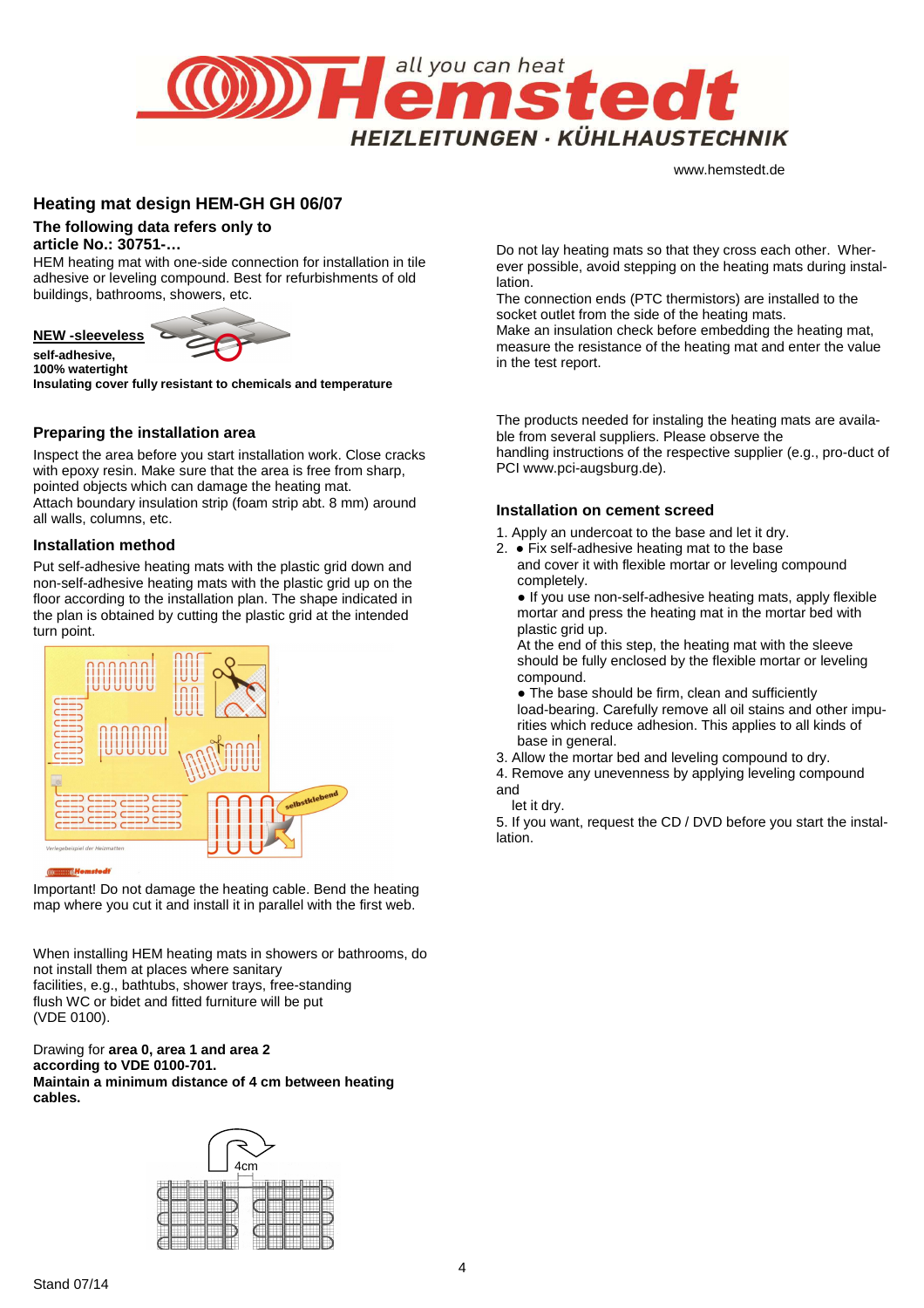

#### **Installation on ceramic flooring, synthetic or natural stone tiles**

Any cover should adhere firmly. Contamination of any kind, e.g., wax or grease, should be removed carefully using suitable cleaner.

Proceed as described for "Installation on cement screed" (see above).

#### **Installation on anhydride screed**

The anhydride screed should be dry, maximum moisture 0.5 %. Slightly grind the surface, if necessary. Apply self-leveling cement screed and let it dry sufficiently.

#### **Installation on wood planks or wood chip board**

The floor should be non-vibrating and dry. Contamination of any kind, e.g., wax or grease, should be removed carefully using suitable cleaner.

Screw-fasten or glue hard foam carrier panels or polyester press fiber board on wood planks or wood floor.

Heating mats on a wooden base should be embedded completely in levelling compound or flexible mortar.

 Proceed as described for "Installation on cement screed" (see above).

#### **Floor top cover**

Ceramic tiles and natural stone are very good for floor heating systems, textile, plastic and parquet flooring can also be used. Generally, the top flooring should be fixed with an adhesive suitable for floor heating.

#### **Tiles as top flooring**

Install tiles in flexible mortar, then cut off the projecting edge insulating strip.

Close the tile joints, use silicone for the edge joint.

# **Textile or PVC top floor**

Where textile or PVC top flooring is installed, the mat should be covered with at least 10 mm flexible levelling compound as mechanical protection. Constant temperature resistance of the levelling compound: at least 50 °C

#### **Connection of PTC thermistors**

The PTC thermistor ends are connected in the wall socket outlet as shown in the schematic below.



÷

#### HEM GH-06/07



Important!

Several heating mats are connected in parallel.

The maximum permitted current at the switch contact of the controller should not be exceeded.

- L' Terminal for the switched phase (230V~) via controller (B1), e.g., temperature controller.
- PE Connecting terminal for the screen of the PTC thermistor for line protection and residual current monitor.
- N Connecting terminal for the neutral conductor of the PTC thermistor.

#### **Coverage of heating cables / heating mats**

The VDE / EN regulations (60335-2-96-2002) require 5.00 mm covering over heating cables / heating mats. The continuous temperature requirement of 50°C must be met.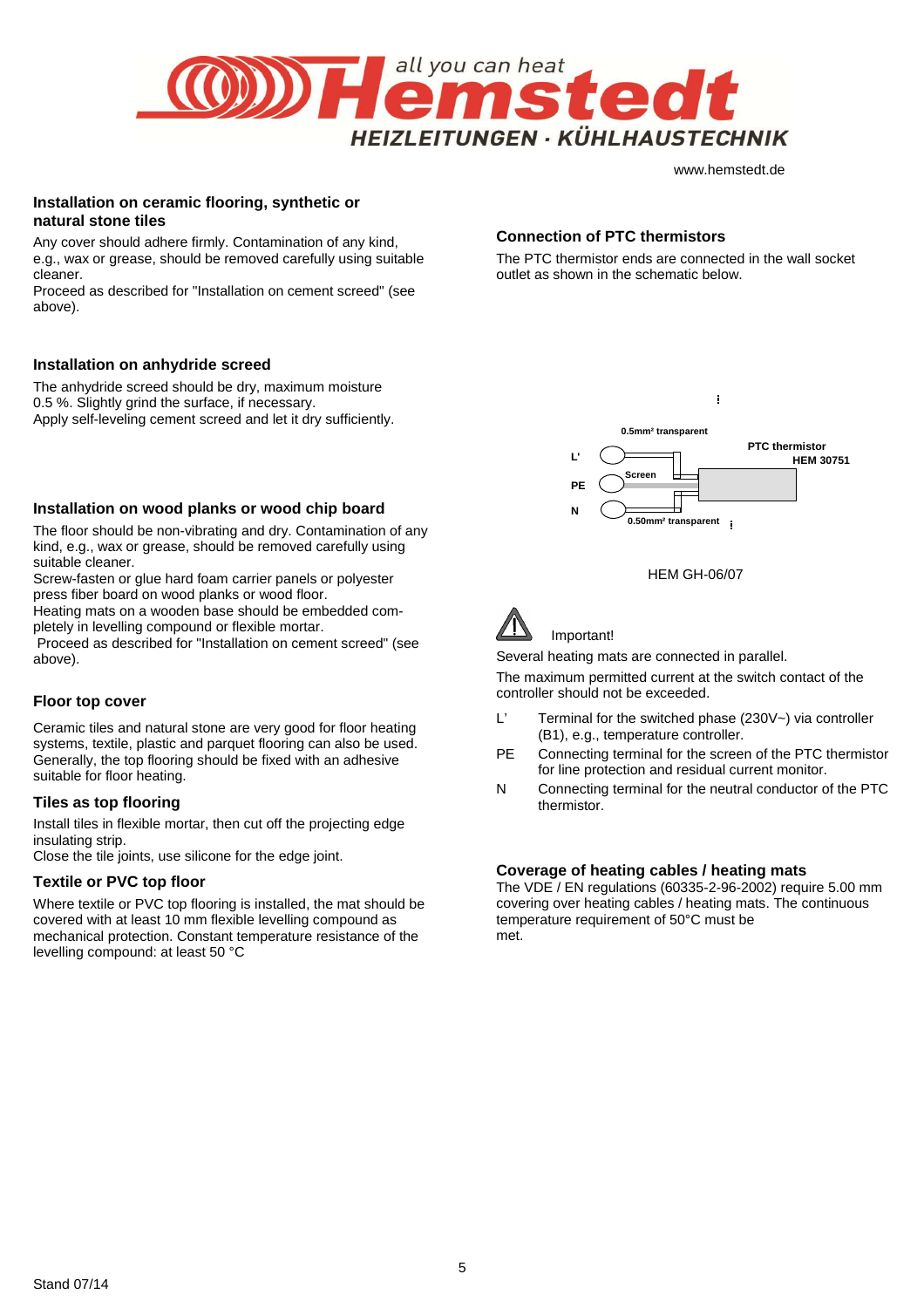

www.hemstedt.de

#### **Installation**

Electrical heating equipment must be installed by a trained electrician. EN60335-1) The heating system must be equipped with an all-pole disconnector with at least 3 mm open contact width of each pole.

Protection against indirect touching should be provided by a residual current switch ( $FI \leq 30$  mA).

The floor sensor of the temperature controller should be installed directly in the floor in a conduit closed on one side. Position the floor sensor in the middle between the two heating cables.

The PTC thermistors of the heating mats must be installed in a conduit from the floor-to-wall transition up to the wall socket outlet.

The PTC thermistor ends of each heating mat must be connected to 230V~ mains supply voltage via the control device. The protective ground conductor of the heating mat is connected to the protective ground. Also see chapter "Connection of PTC thermistors".

Hemstedt heating mats must only be used together with Hemstedt temperature controllers (part of the VDE registration).

# **Documentation**

The owner of the system should receive the following documents:

- Installation instructions with completed test report,
- inspection plan with position of the heating mats, temperature sensor and footprint area of furniture, etc. as well as connection points of heating cables and PTC thermistors.
- Description of the floor structure.

#### **Temperature control**

The floor and room temperature can be controlled by flushmounted or surface-mounted controllers. Only floor temperature controllers are permitted in rooms with several heating sources (e.g., bathrooms).

A timer can be connected to the floor heating for the preset of heating time. Alternatively, floor temperature controllers with programmable times and levels of temperature reduction are also available.

For available controllers, see next page.

# **Example of floor structure and electrical installation**



- 1) Heating mat 2) Floor sensor installed in conduit
- 3) Connection socket<br>4) Controller
	- **Controller**



- 1 Unfinished floor
- 2 Vapor barrier (optional)
- 3 Footstep sound insulation, thermal insulation
- 4 Plastic film
- 5 Screed
- 6 Levelling compound, temperature resistant
- 7 Thin-bed adhesive, temperature resistant
- 8 Heating mat
- 9 Floor sensor
- 10 Floor tiles
- 11 Flexible joint seal
- 12 Skirting
- 13 Heating mat feeder cable conduit
- 14 Floor sensor conduit
- 15 Connection socket
- 16 Wall
- 17 Empty receptacle, temperature controller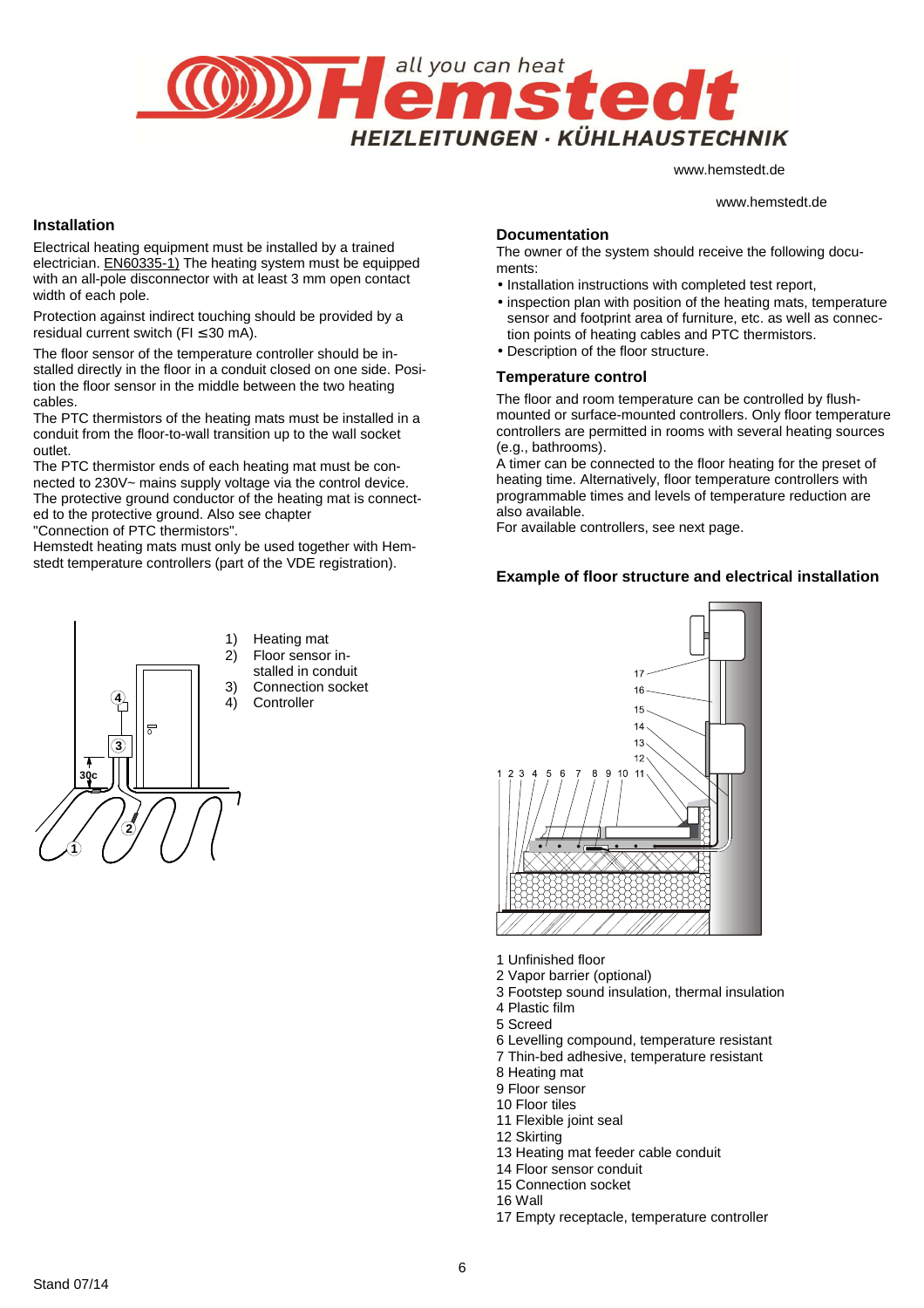

**Dot scale controller type HEM TP-A (article No.: 93093) FETR- 101,716** 



**Timer thermostat HEM TU-A (article No.: 93099) FDTR-U 101,132** 



<sup>5 21 2 21 01</sup> 



**HEM system thin-bed heating mat with sleeveless cold-warm transition (article No.: 30751-…)** 

The transition from the heating cable to the connecting cable (sleeve) is marked as follows:

The end of the heating cable has a red cable strap, the beginning of the connecting cable has a blue cable strap.

An additional color marker is attached between the cable straps to mark the transition

"transition/ connection". The rest of the connecting cable has the words

"KALT / COLD KALT / COLD" printed on it. This PTC thermistor is installed from the connecting socket and to the thermostat, respectively. The connecting cable can be cut short to 1.00 m before the blue cable strap (transition / connection).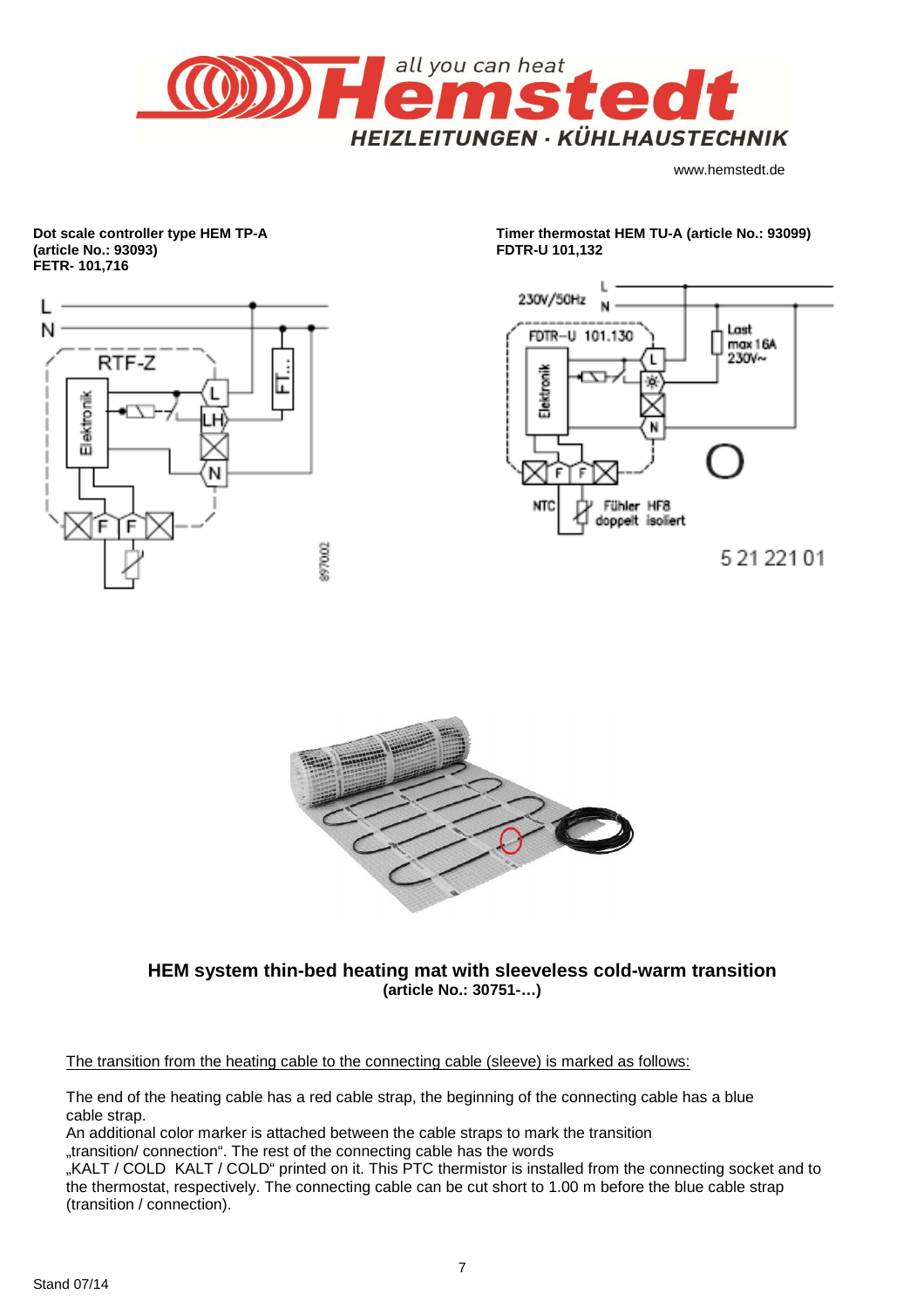

\*Noting the date confirms the proper function of the installed Hemstedt heating mat, incl. temperature controller.

# **Warranty can only be claimed if the test and heating report and temperature control are completed Important warranty note!**

To claim warranty, mail the completed test and heating report in the design documentation or the test and heating report HEM-1 + HEM-2 in the installation instructions within **3 weeks** after installation of the heating to the following address. No warranty is available if the end user or a third party does not comply with our installation and operating instructions. Warranty is available for the period granted by the distributor. In each case, submit the original proof of purchase showing the date of purchase and / or delivery.

# **Disposal**

The product cannot be disposed of as general household waste.

DISTRIBUTOR:



**Subject to technical modifications. No liability accepted for typographical errors**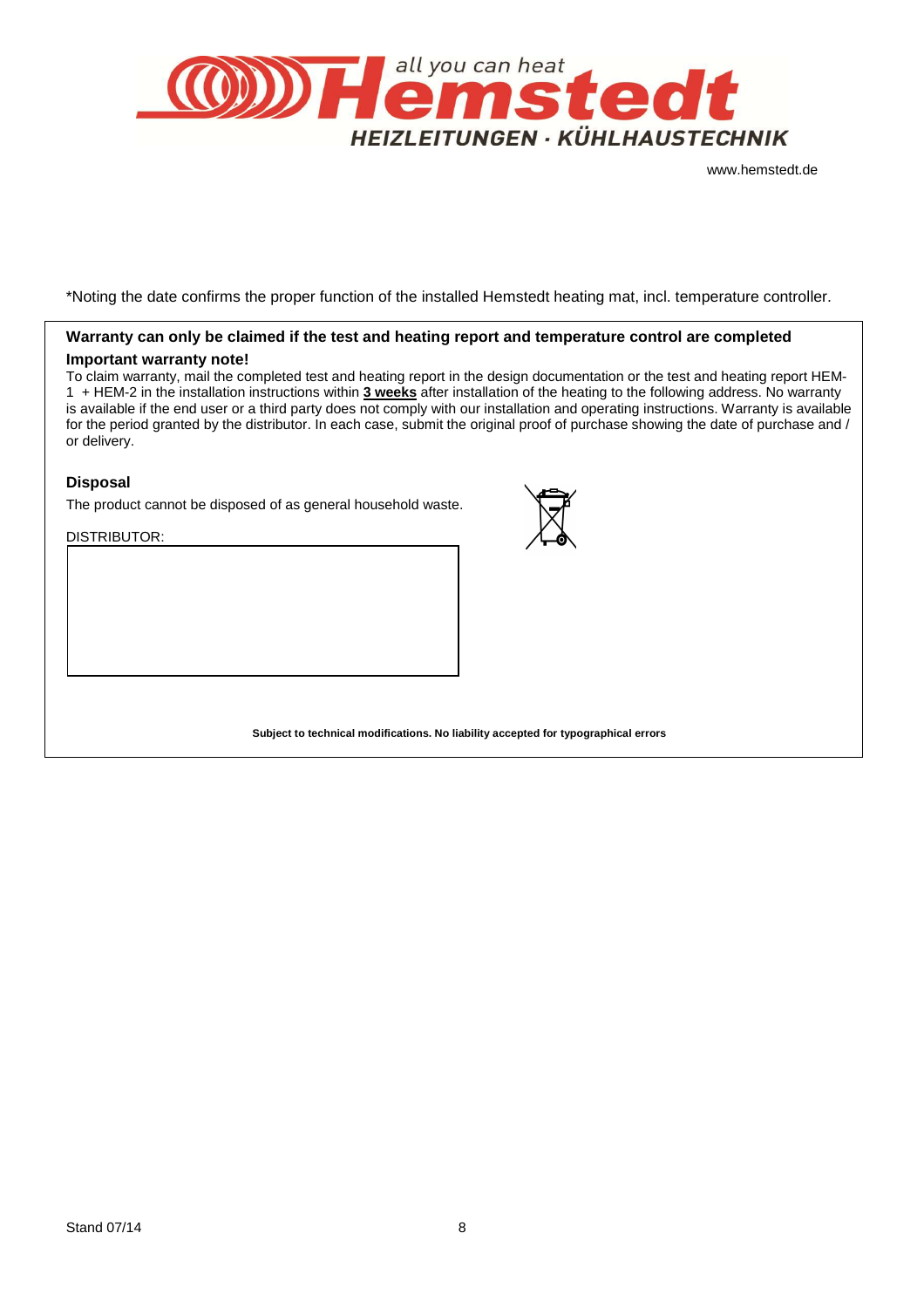

| Formular: FO-10-45<br>Abnahmeprotokoll<br>Формуляр: FO-10-45<br>Протокол приёмки<br>Form: FO-10-45<br><b>Test Report</b> |  |  |  |
|--------------------------------------------------------------------------------------------------------------------------|--|--|--|
|                                                                                                                          |  |  |  |
|                                                                                                                          |  |  |  |
|                                                                                                                          |  |  |  |
|                                                                                                                          |  |  |  |
| Erstellt/Составлен/Provides:23.12.11/SP<br><b>Dünnbettheizmatte</b>                                                      |  |  |  |
| Revision/ревизия/Revision: 07.05.03/AS<br>Отопительный мат                                                               |  |  |  |
| Seite/страница/Page: 1 - 2<br>для тонкой стяжки                                                                          |  |  |  |
| Thin -Bed Heating mat                                                                                                    |  |  |  |
| <b>HEM-DH</b>                                                                                                            |  |  |  |

**Kontrollmessungen** werksseitig: nach DIN VDE 0700 Teil 1/10.95 und 500/02.97/ Prüfung nach Prüfanweisung FO-10-28

**Контрольные измерения производителя**: по DIN VDE (Пром. стандарт ФРГ, Общ-во нем. электротехников) 0700 ,часть 1/10.95 и 500/02.97 / (Контроль по инструкции: FO-10-28)

**Test measurements** factory-installed: according to DIN VDE 0700 part of 1/10.95 and 500/02.97

Testing instruction FO-10-28

**TYP** 

# **IST WERTE**

**Nicht unter 5°C verlegen Montage- und Verlegeanleitung beachten Vor Beschädigung schützen Aufheizen mit 5°C / Tag Die Heizmatten dürfen nur in Verbindung mit einem Fehlerstromschalter mit 30 mA Fehlerstrom betrieben werden**

> **Не укладывать при температуре ниже +5° С. Соблюдать указания по монтажу и укладке. Защищать от повреждений.**

**Ежедневное повышение температуры нагрева на 5°C согласовывать с укладчиком стяжки. Отопительные маты могут эксплуатироваться только совместно с применением защитного устройства ( Fl < 30 mA).**

**Do not lay less than 5°C** 

**Please note assembly instructions** 

**Protect against damage** 

**Heating up with 5°C/day** 

**The heating mats need to be operated only combined with a fault current switch with 30 mA fault current**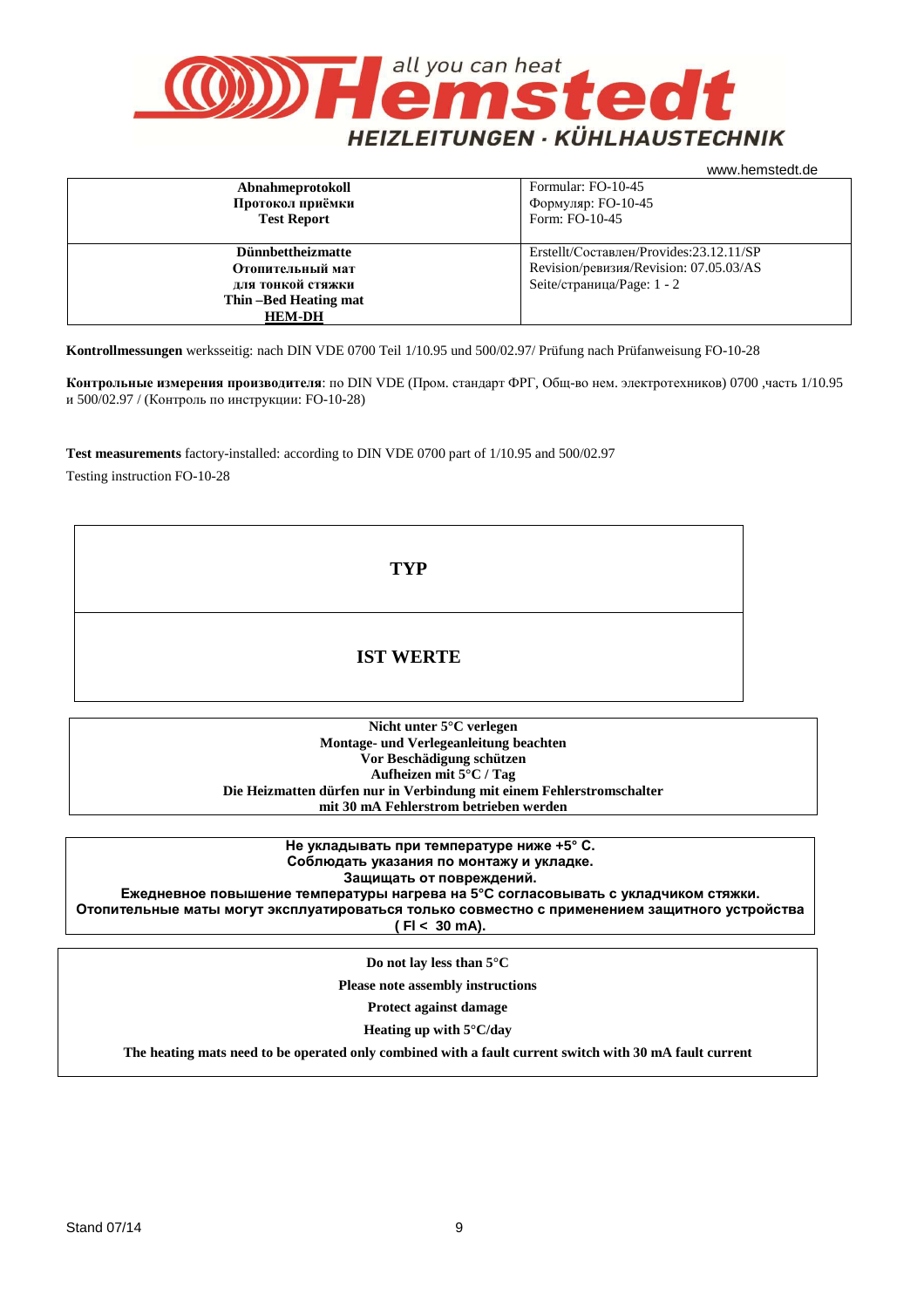

# Kontrollmessung durch den Installateur: vor dem Einbau: nach dem Einbau: Gesamtwiderstand:  $\qquad \qquad \Omega$ Isolationswiderstand:  $\Omega$  Δ \_\_\_\_\_\_\_\_\_\_\_\_\_\_\_\_ \_\_\_\_\_\_\_\_\_\_\_\_\_\_\_\_\_\_\_\_\_\_\_ \_\_\_\_\_\_\_\_\_\_\_\_\_\_\_\_\_\_\_\_ Datum Unterschrift Firmenstempel (Errichter) **Контрольные измерения монтажника:**  до установки: после установки: общее сопротивление:  $\Omega$   $\Omega$ изоляционное сопротивление:  $\Omega$ \_\_\_\_\_\_\_\_\_\_\_\_\_\_\_\_ \_\_\_\_\_\_\_\_\_\_\_\_ \_\_\_\_\_\_\_\_\_\_\_\_\_\_\_\_\_\_\_\_\_\_\_\_\_ дата роспись печать фирмы установителя **Test measurement by the installer:**  Befor the installation: after the installation: Total resistance:  $\qquad \qquad \qquad \Omega$ insulation resistance:  $\Omega$   $\Omega$ \_\_\_\_\_\_\_\_\_\_\_\_\_\_\_\_ \_\_\_\_\_\_\_\_\_\_\_\_\_\_\_\_\_\_\_\_\_\_\_ \_\_\_\_\_\_\_\_\_\_\_\_\_\_\_\_\_\_\_\_ Date Signature Company **Dieser Anhang gilt nur nach durchgeführten Kontrollmessungen als Garantiekarte**-*Anmerkung: Wenn die Dünnbettheizmatte eine der Prüfungen nicht besteht, wird sie nach der Reparatur oder Nachbesserung noch einmal allen Prüfungen unterzogen*. **Это приложение после проведённых контрольных измерений является гарантийной картой.**  *Примечание: если отопительный мат не прошёл заводской контроль, то после доработки он должен подвергнуться всем видам контроля.*  **This attachment only will be accepted as warranty policy after performing the test measurement**  *Please Note: If the thin bed heating mat does not exist one of the examinations, it becomes after again all exam-*

*inations submitted of the repair or rework.*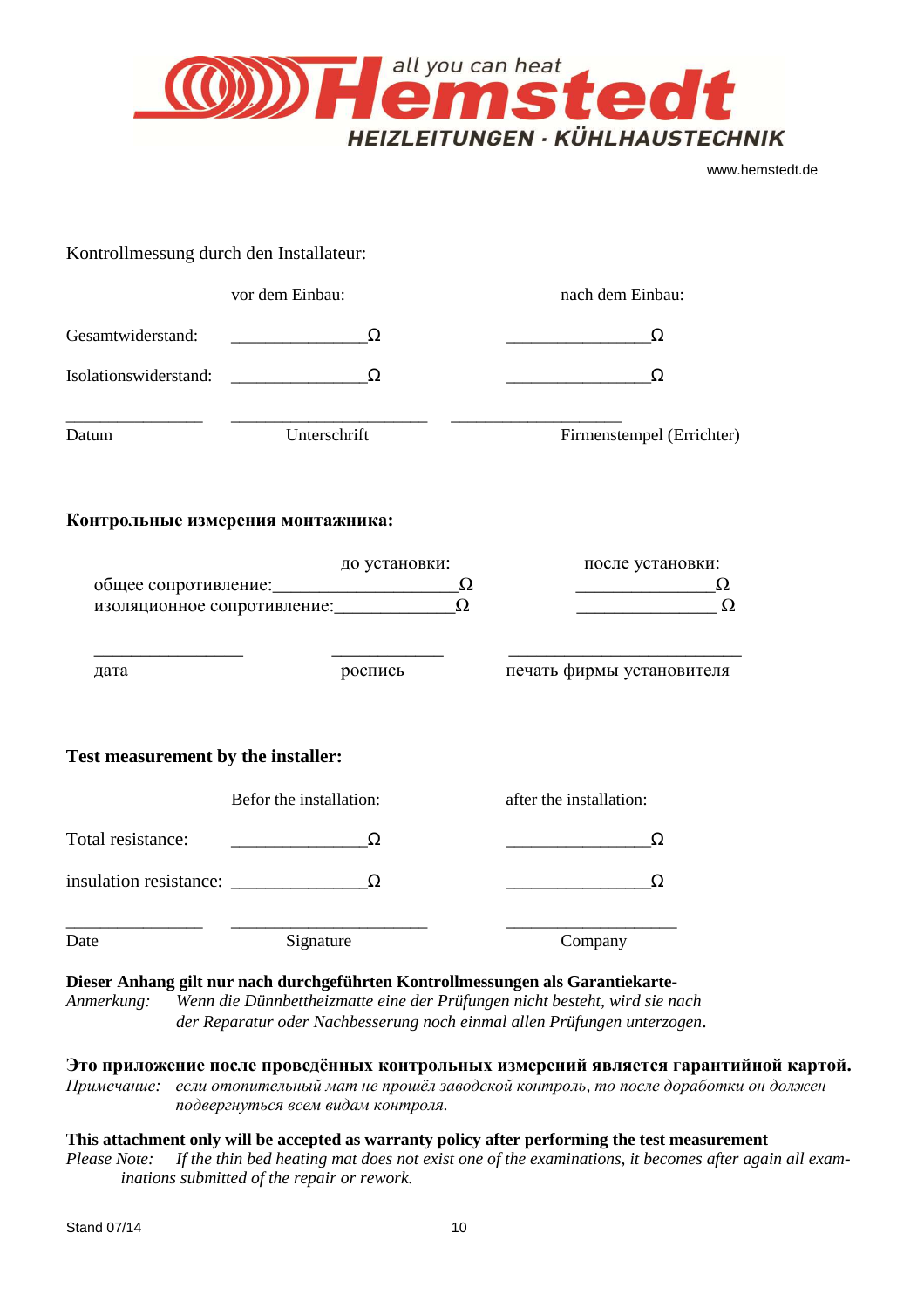

# **Annex A (supplements the controller overview on p. 6)**

# **Floor temperature controller HRT 6145-50**



Digital floor regulator digi**tal up TYP 52781245 (article –No.: 93089)** 



Digital floor regulator digi**tal up TYP HTRRUu 210.021 (article –No.: 93086**